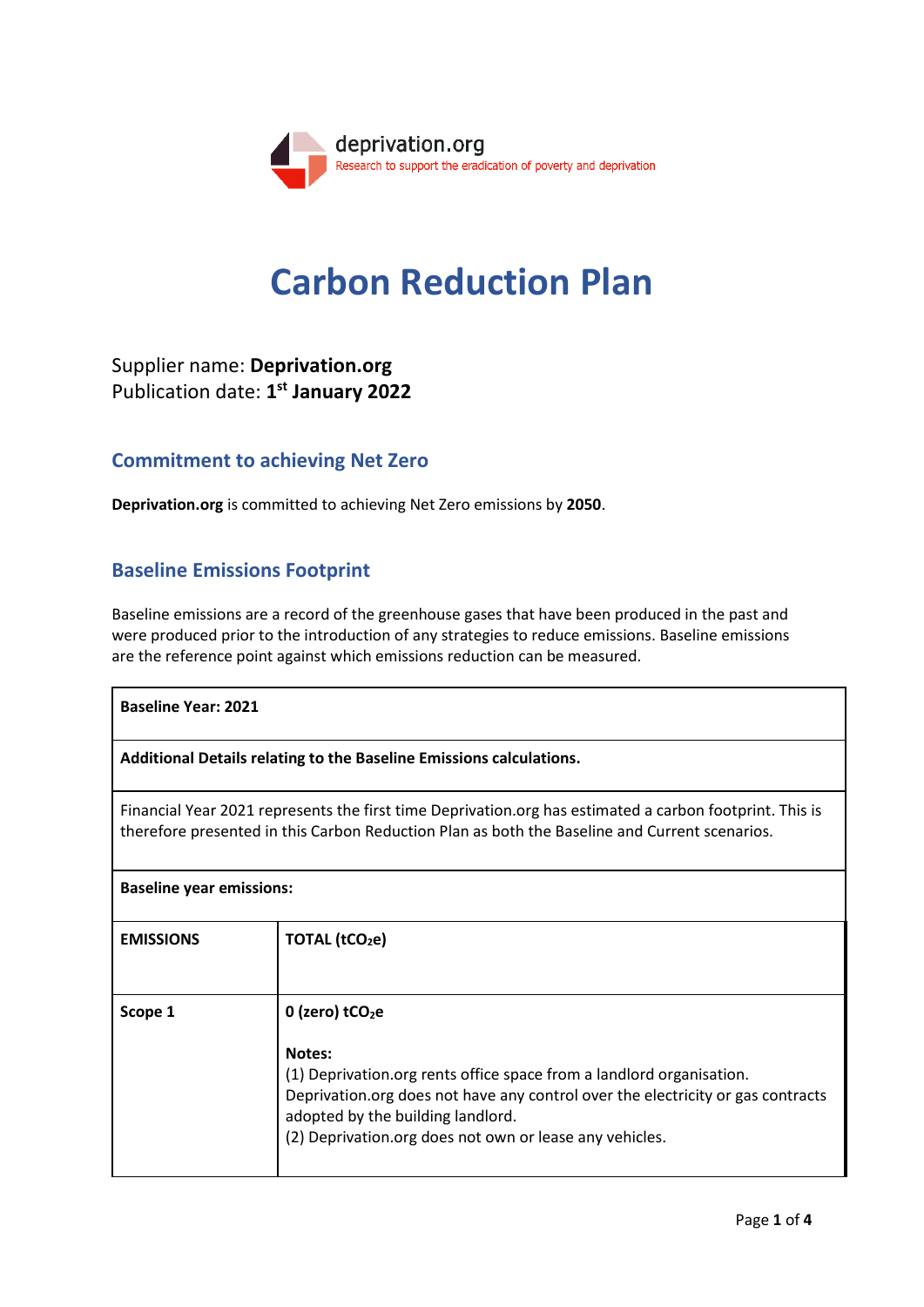| Scope 2                       | $0.56$ tCO <sub>2</sub> e                                                                                                                                                                                                                                                                                                                                                                                                                                                                                                                                                                                                                                                                                                                                                                                        |
|-------------------------------|------------------------------------------------------------------------------------------------------------------------------------------------------------------------------------------------------------------------------------------------------------------------------------------------------------------------------------------------------------------------------------------------------------------------------------------------------------------------------------------------------------------------------------------------------------------------------------------------------------------------------------------------------------------------------------------------------------------------------------------------------------------------------------------------------------------|
|                               | <b>Notes:</b><br>(1) Deprivation.org rents office space from a landlord organisation.<br>(2) The monthly rental fee is inclusive of all utilities. We are not provided<br>with a breakdown of costs per utility.<br>(3) We estimate that the combined electricity and gas usage for the office<br>equates to approximately 200 kwh per month. Assuming 0.233 kg of<br>$CO2e$ per kwh, this equates to 46.6 kg of $CO2e$ per month, or<br>approximately 560 kg CO <sub>2</sub> e per year. This can be expressed as 0.56<br>tCO <sub>2</sub> e per year.<br>(4) We will strive to increase the accuracy of these estimates in future<br>iterations of our Carbon Reduction Plan, such as by requesting more<br>specific usage figures for our particular office space from the building<br>landlord organisation. |
| Scope 3<br>(Included Sources) | 0 (zero) tCO <sub>2</sub> e<br><b>Composed of the following:</b>                                                                                                                                                                                                                                                                                                                                                                                                                                                                                                                                                                                                                                                                                                                                                 |
|                               | Upstream transportation and Distribution<br>0<br>Waste generated in operations<br>0<br><b>Business travel</b><br>0<br>0<br><b>Employee commuting</b><br>Downstream transportation and distribution<br>0<br>Notes:<br>(1) Deprivation.org undertakes desk-based academic research. This<br>involves no upstream or downstream transportation or distribution,<br>and involves no generation of waste through operations.<br>(2) As Deprivation.org's research is entirely desk-based, there is minimal<br>business travel. Any future business travel that is required would be<br>undertaken by public transport.<br>(3) (3) Deprivation.org employees commute via zero emission transport<br>means.                                                                                                             |
| <b>Total Emissions</b>        | $0.56$ tCO <sub>2</sub> e                                                                                                                                                                                                                                                                                                                                                                                                                                                                                                                                                                                                                                                                                                                                                                                        |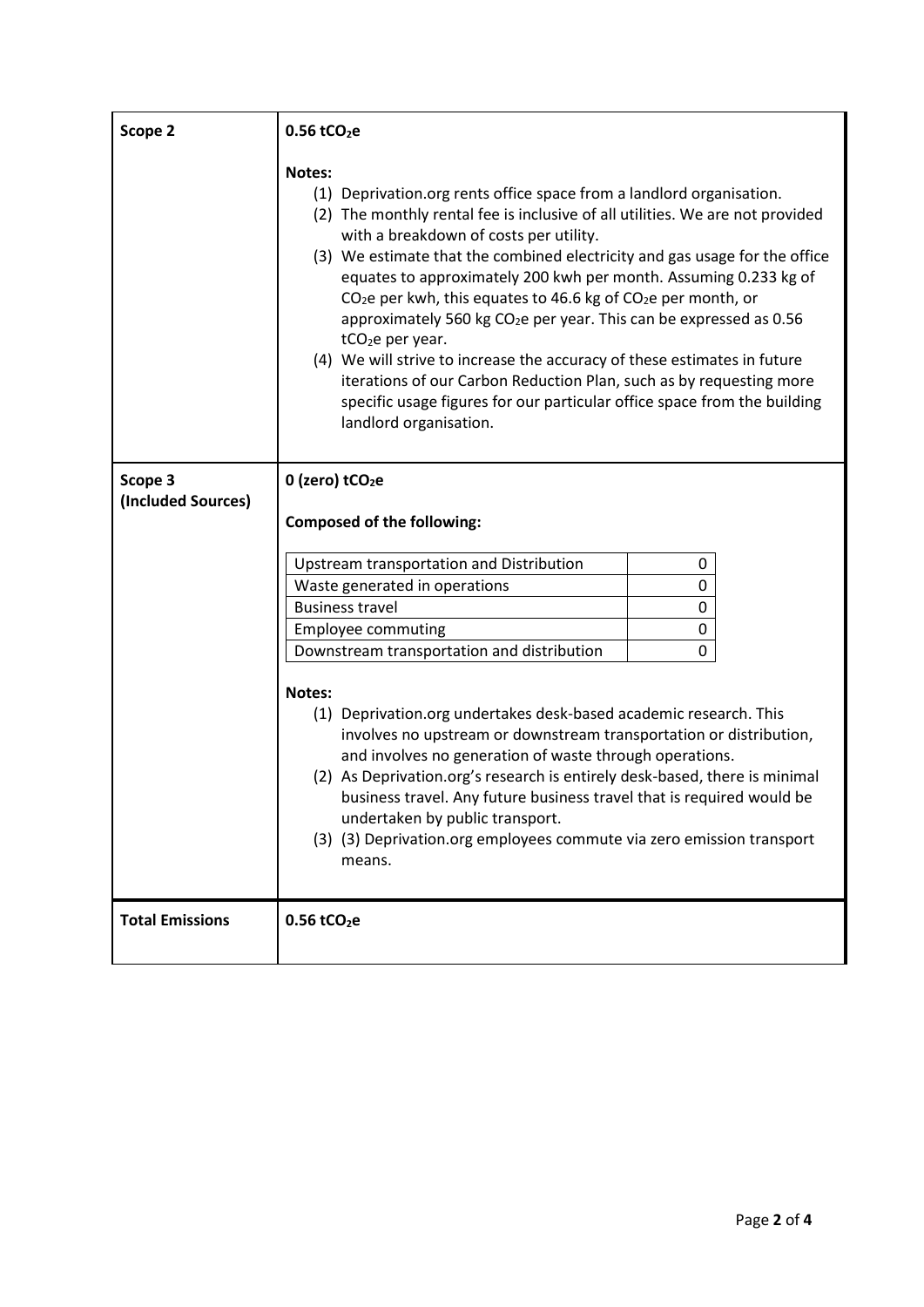## **Current Emissions Reporting**

| <b>Reporting Year: 2021</b>   |                                                                                                                                                                                |  |
|-------------------------------|--------------------------------------------------------------------------------------------------------------------------------------------------------------------------------|--|
| <b>EMISSIONS</b>              | TOTAL (tCO <sub>2</sub> e)                                                                                                                                                     |  |
| Scope 1                       | 0 (zero), as per baseline                                                                                                                                                      |  |
| Scope 2                       | $0.56$ tCO <sub>2</sub> e, as per baseline<br>Note: this is identical to our baseline figures described above, as this is the first<br>iteration of our Carbon Reduction Plan. |  |
| Scope 3<br>(Included Sources) | 0 (zero), as per baseline                                                                                                                                                      |  |
| <b>Total Emissions</b>        | $0.56$ tCO <sub>2</sub> e                                                                                                                                                      |  |

## **Emissions reduction targets**

In order to achieve progress towards achieving Net Zero, we have adopted the following carbon reduction target:

*We aim to reduce our carbon emissions by 5% over the next five years.* 

## **Carbon Reduction Projects**

#### **Completed Carbon Reduction Initiatives**

As 2021 is the baseline year for Deprivation.org's carbon reduction plan, we do not yet have any examples of completed carbon reduction initiatives.

#### **Ongoing Carbon Reduction Initiatives**

We continue to encourage and facilitate daily commuting by zero emission means.

#### **Anticipated Future Carbon Reduction Initiatives**

In the future we hope to implement further measures such as encouraging our customers and suppliers to adopt green(er) energy sources.